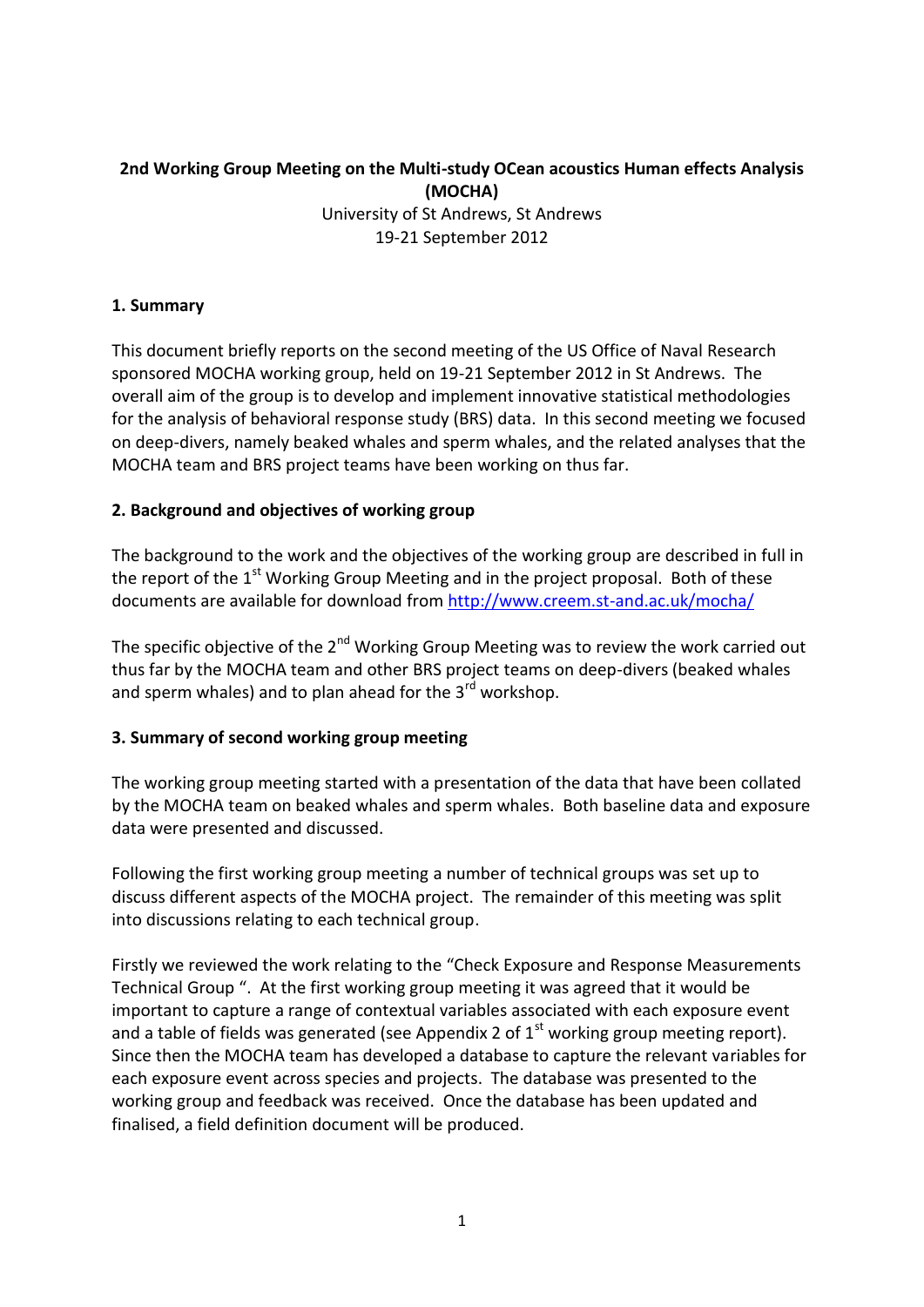The second technical group to be reviewed was "Expert Scoring". Expert scoring is a method that has been used primarily by the 3S team and they have submitted a manuscript for publication on their application of expert scoring to their exposure data (now published, Miller et al. 2012). During the previous field effort the SOCAL team attempted to carry out expert scoring on the data they had collected during that leg. The SOCAL team reported that there had been much debate about how to best apply the method with regards to using experts that were present in the field or not, and providing experts with information about the exposure. The 3S team clarified that the aims of the 3S approach were to try to describe behavioural changes during the exposure time that weren't normally seen in baseline behaviour. It is important to note that this doesn't necessarily indicate change as a result of sonar, but it does provide a first cut of the data and allows conclusions to be drawn about whether behavioural changes did or did not occur during exposure events. 3S did not score behavioural changes during an exposure event if the change was regularly seen during baseline periods, the advantage being that false positives are reduced and a list of putative responses are produced rather than a full list of all changes observed. There was discussion about the different types of bias that may result from the different approaches. Discussion swayed towards having experts that were present in the field and have full knowledge of the event. It was agreed that the SOCAL team would repeat the exercise at the end of their next field effort. Although the effort involved in conducting expert scoring is large it was agreed by all to be a worthwhile exercise.

We then reviewed the "Change-Point Analysis Technical Group". There were a couple of presentations given which made use of state-space modelling techniques and it was agreed that since these methods are now being applied in the BRS context it would be good to initiate a separate technical group specifically focussing on state-space modelling. The MOCHA team then presented change-point methods that they have been applying to the deep-diver data at different resolutions. Firstly they presented change-point analysis conducted on beaked whale behavioural time series data and then they presented dive-bydive analysis of beaked whale and sperm whale data. There was interest in taking all of the methods described forward to at least allow assessment of which method may provide the most flexibility across species and contexts.

Finally we reviewed the "Dose Response Modelling Technical Group". Firstly there were presentations of analyses methods trialled – namely an analyses looking at the relationship between dose and response intensity, and further development of the Bayesian doseresponse analysis first presented with respect to killer whales at the  $1<sup>st</sup>$  working group meeting. It was noted that, thus far, the dose-response relationship for each species is different and this to led to a discussion about the importance of trying to combine species into one analysis to determine if parameters can be shared across species. Currently, in the regulatory setting, thresholds are applied to groups of species as determined by expert judgement and so any advances we can make in this area will be valuable. It was agreed that modelling of both presence/absence of a response and intensity of a response should be pursued further. The dose metric was discussed in detail in terms of the significance for animals and the problems with correlation between the different dose metrics such as received levels, ramp-up energies and range. A range of different dose metrics will be examined further.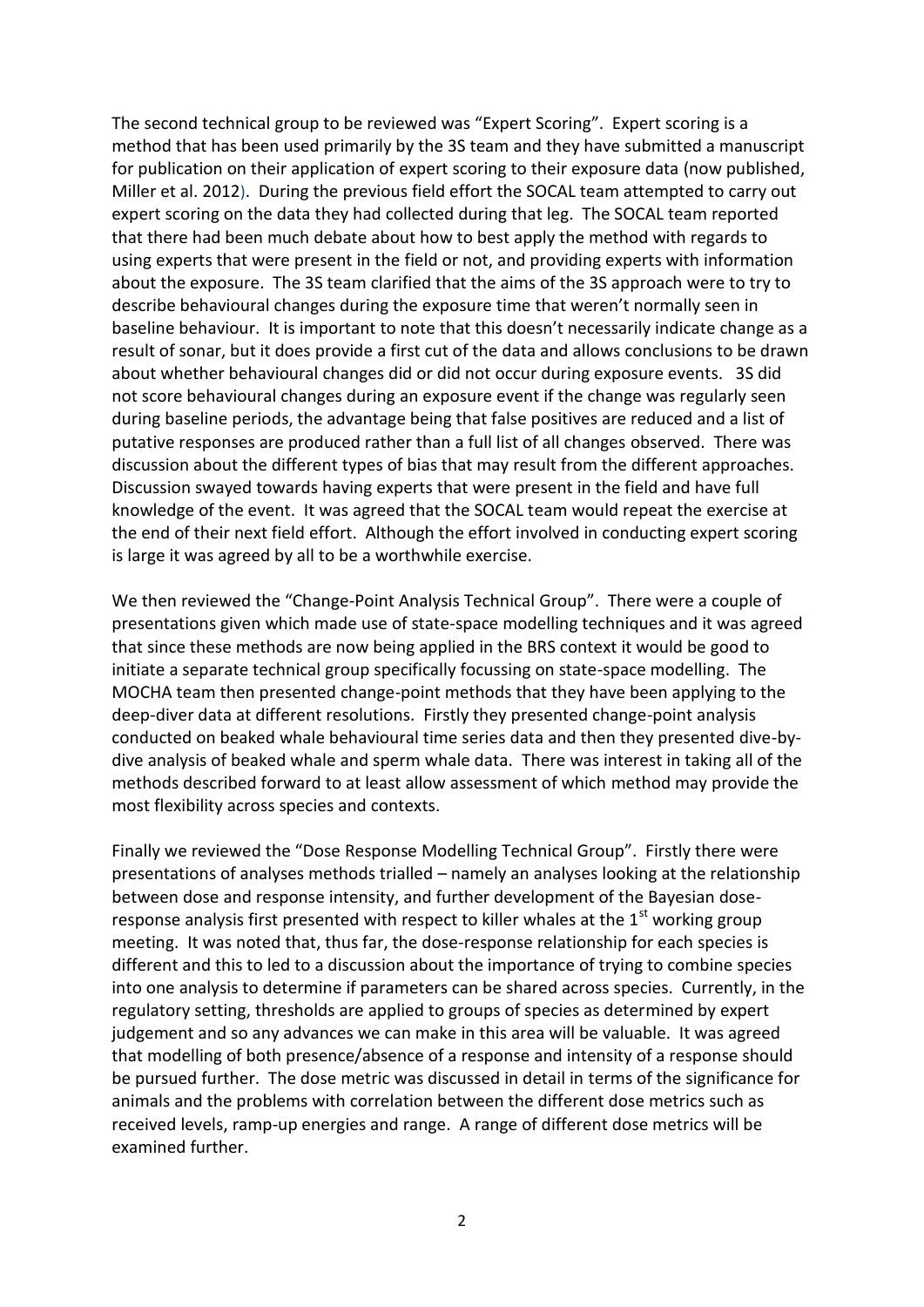Multivariate mixed models and multinomial Generalised Estimating Equations (GEEs) were presented as statistical methods that might be applicable to the types of data we have within MOCHA. For example the multinomial approaches may provide a method for analysing the severity scores that result from expert scoring. It was noted that this is important because regulators want to understand the possible severity of responses as well as whether responding is likely or not.

Overall it was agreed that the format of the MOCHA project is working well, i.e. biannual working group meetings with interim technical group meetings. In the period between the 2<sup>nd</sup> working group meeting and 3<sup>rd</sup> working group meeting there is an expectation that there will at least be some developmental work on the next focal species but not necessarily complete, and that work should continue on beaked whales and sperm whales over the next few months.

The final session of the working group meeting focussed on plans for the  $3<sup>rd</sup>$  working group meeting which will be on pilot whales (although see note below) and was provisionally scheduled for the week commencing  $18<sup>th</sup>$  March 2013. Each BRS team presented information on the data they hold for pilot whales including baseline and exposure data. There is a relatively large amount of data available to the MOCHA team for pilot whales but it was noted that the large variability in baseline behaviour may be problematic for this species. In particular there are large quantities of acoustic data for pilot whales but MOCHA has to be careful to not only focus on acoustic analysis because it could be extremely time consuming and may not be applicable to other species groups. There are opportunities to integrate acoustic data with good visual data and movement data for these species.

An interim progress meeting will be held in January 2013 to present more complete analyses on the deep-divers and to further plan the efforts of the MOCHA team in relation to pilot whales to ensure reasonable developmental progress has been made by the 3<sup>rd</sup> working group meeting.

#### **4. Post-workshop amendment**

Following the workshop it was realised that there were logistical constraints associated with having the 3<sup>rd</sup> workshop focus on pilot whales. The steering group therefore made the decision to change the focus of the 3<sup>rd</sup> workshop to "other odontocetes", which includes killer whales, Risso's dolphins, false-killer whales and melon-headed whales. The 4<sup>th</sup> workshop, scheduled for September 2013, will now focus on pilot whales.

#### **5. References**

Miller, P.J.O., Kvadsheim, P.H., Lam, F-P.A., Wensveen, P.J., Antunes, R., Alves, A.C., Visser, F., Kleivane, L., Tyack, P.L., Doksaeter Sivle, L. (2012). The severity of behavioral changes observed during experimental exposures of killer (*Orcinus orca*), long-finned pilot (*Globicephala melas*), and sperm (*Physeter macrocephalus*) whales to naval sonar. Aquatic Mammals 38(4): 362-401 <http://dx.doi.org/10.1578/AM.38.4.2012.362>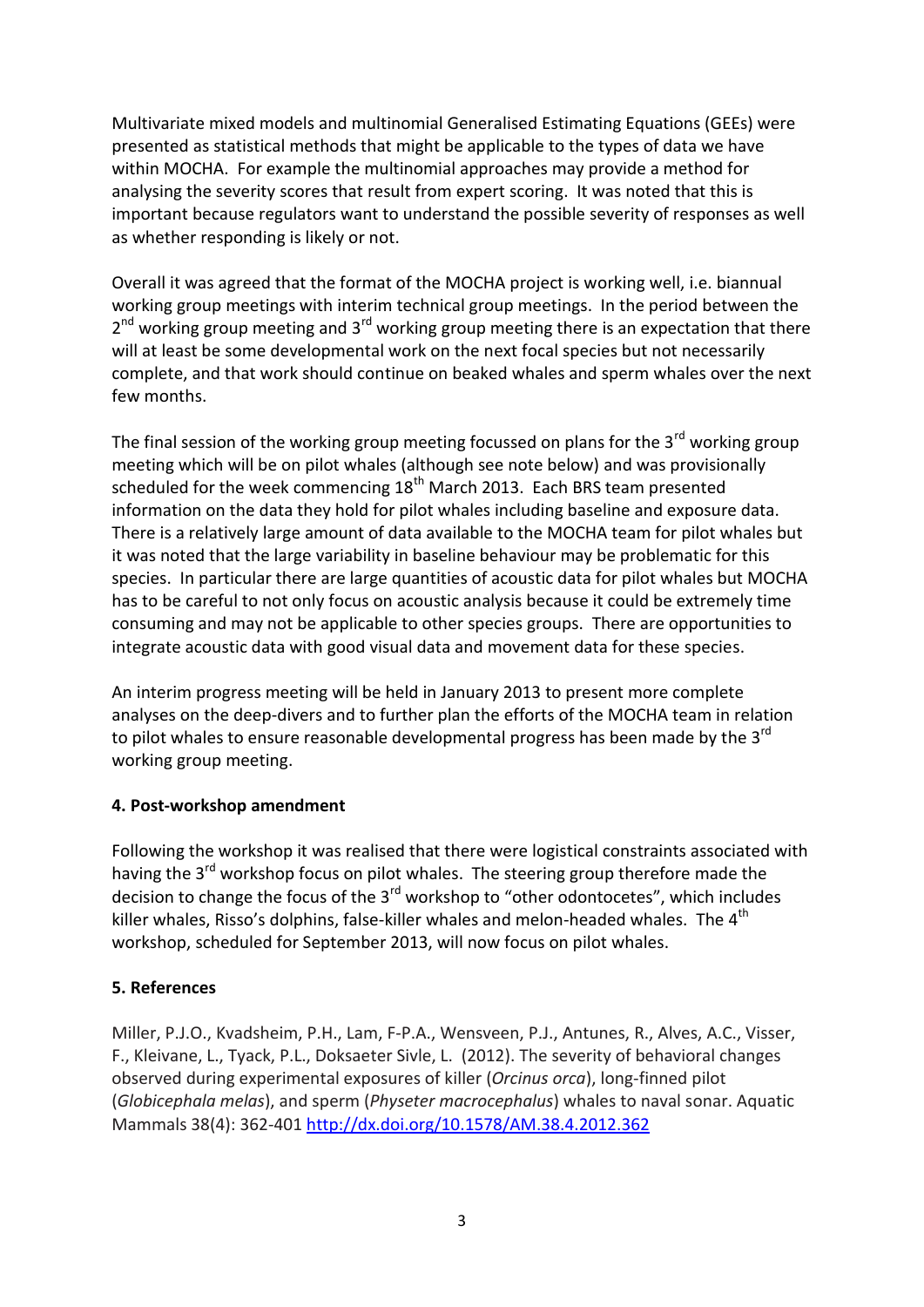### **6. Acknowledgements**

We would like to acknowledge that, although the MOCHA project itself is funded by the US Office of Naval Research, we rely on the participation of the working group members whose time and efforts are kindly supported by a wide range of institutes and funders.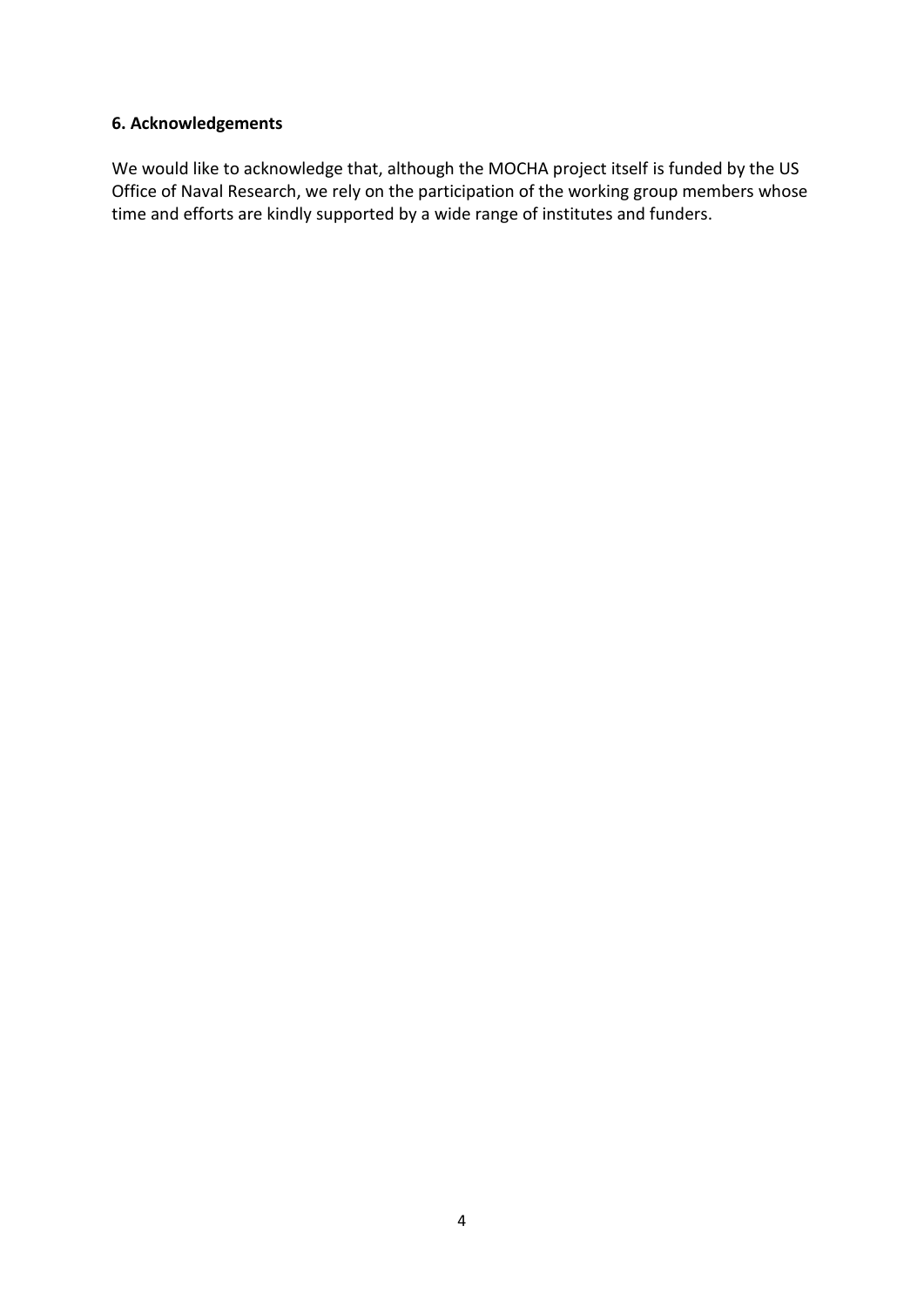## **Appendix 1 – 2 nd working group meeting attendees**

Len **Thomas**, CREEM Catriona **Harris**, CREEM Patrick **Miller**, SMRU Peter **Tyack**, SMRU Petter **Kvadsheim**, FFI Frans-Peter **Lam**, TNO John **Harwood**, CREEM/SMRU Dave **Moretti**, NUWC Ruth **King**, CREEM Monique **MacKenzie**, CREEM Stacy **DeRuiter**, CREEM Dina **Sadykova**, CREEM Filipa **Samarra**, SMRU Rene **Dekeling**, NLDMO Mike **Weise**, ONR Lise Doksaeter **Sivle**, IMR Fleur **Visser**, KMR Paul **Wensveen**, SMRU Charlotte **Cure**, SMRU Gordon **Hastie**, SMRU Greg **Schorr**, CRC Matt **Bowers**, DUML Walter **Zimmer**, CMRE Charlotte **Dunn**, BMMRO Saana **Isojuno**, SMRU Nicola **Quick**, SMRU Ltd Brandon **Southall**, SEA (via VC)

#### **Institutional addresses:**

| <b>CMRE</b>  | Centre for Maritime Research and Experimentation, Viale San Bartolomeo,<br>400, 19126 La Spezia, Italy |
|--------------|--------------------------------------------------------------------------------------------------------|
| <b>CRC</b>   | Cascadia Research Collective, 218 1/2 W 4 <sup>th</sup> Ave., Olympia, WA 98501, USA                   |
| <b>CREEM</b> | Centre for Research into Ecological and Environmental Modelling,                                       |
|              | University of St Andrews, St Andrews KY16 9LZ, UK.                                                     |
| <b>DUML</b>  | Duke University Marine Lab, 135 Duke Marine Lab Rd Beaufort, NC 28516,<br>USA.                         |
| <b>FFI</b>   | Maritime Systems Division, Norwegian Defence Research Establishment                                    |
|              | (FFI), NO-3191 Horten, Norway                                                                          |
| IMR.         | Institute of Marine Research, Nordnesgaten 50, 5005 Bergen, Norway                                     |
| <b>KMR</b>   | Kelp Marine Research, Amsterdam, The Netherlands                                                       |
| <b>NLDMO</b> | NL Defence Materiel Organisation, Postbus 90822, 2509 LV Den Haag,<br><b>Netherlands</b>               |
| <b>NUWC</b>  | Navy Undersea Warfare Center, Newport, R.I. USA                                                        |
| <b>ONR</b>   | Office of Naval Research, Marine Mammals & Biological Oceanography                                     |
|              | Program Code 322, One Liberty Center - Rm 1073, 875 N. Randolph St.,                                   |
|              | Arlington, VA 22203-1995, USA                                                                          |
| <b>SEA</b>   | Southall Environmental Associates, Inc., 9099 Soquel Drive, Suite 8 Aptos,<br>CA 95003, USA            |